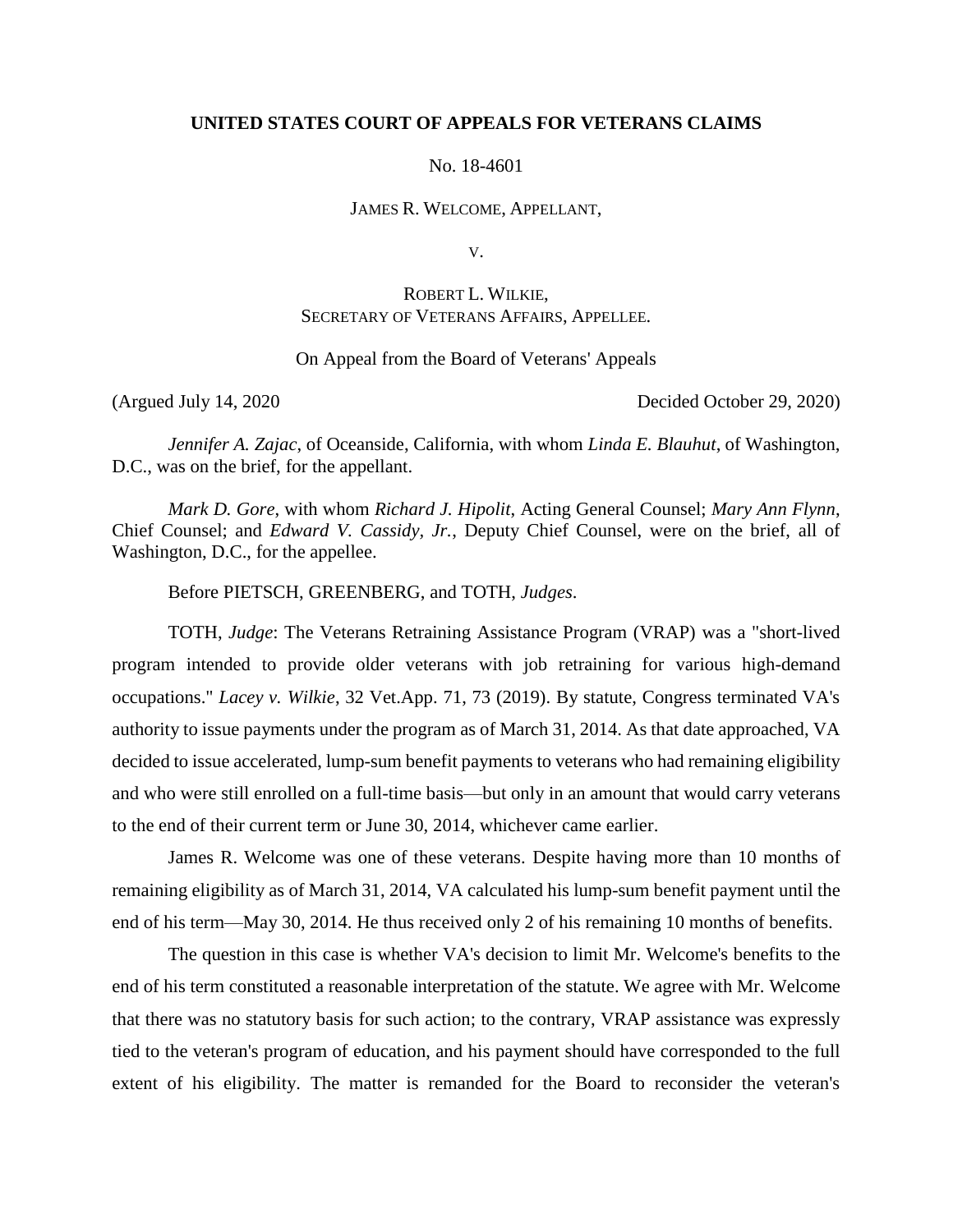entitlement to additional benefits based on the nature and extent of his educational program, his enrollment status in that program after March 31, 2014, and any other statutorily relevant factors.

#### **I. BACKGROUND**

VRAP provided "training to veterans aged 35 to 60, who were unemployed but not otherwise eligible for TDIU or VA education benefits, and who were not enrolled in other state or federal job training programs at the time of application." *Lacey,* 32 Vet.App at 73. Participants were "entitled to up to 12 months of retraining assistance," which could "only be used . . . to pursue a program of education (as such term is defined in section 3452(b) of title 38, United States Code) for training, on a full-time basis." VOW to Hire Heroes Act of 2011, Pub. L. No. 112–56, § 211(b), 125 Stat. 711, 713.

In August 2013, Mr. Welcome applied for this assistance so that he could pursue a marine service technology program and receive a certificate in Boatmotor Maintenance and Service. R. at 1614. VA certified his eligibility and told him that he was entitled to 12 months of benefits. R. at 1632. Because the course was full at the time, however, Mr. Welcome had to wait until February 10, 2014, to begin the program.

With its payment authority set to expire on March 31, 2014, VA decided to issue accelerated, lump-sum payments to cover benefits for veterans who remained enrolled in educational programs past that date.<sup>1</sup> Mr. Welcome received one of these payments. Additionally, he received a notice from VA informing him that his accelerated benefits were calculated to cover a limited period that terminated at the *earliest* of four alternate dates:

- The end date of the term, quarter, or semester in which he was enrolled as of March 31, 2014;
- The date his enrollment dropped below full time;

 $\overline{a}$ 

<sup>&</sup>lt;sup>1</sup> As the Secretary explained during oral argument, VA interpreted the payment restriction narrowly, concluding that it could continue to provide benefits for program periods beyond March 31, 2014, so long as payments were made prior to that date. *See* Oral Argument, https://www.youtube.com/watch?v=U9l8VkQez60&t=2522s, at 40:15-41:23. Mr. Welcome doesn't contest this reading, and we see no need to question it.

We also note that the Agency's decision was widely circulated. *See* Email Bulletin from Curtis L. Coy, Deputy Under Sec'y for Econ. Opportunity, Veterans Benefits Admin., U.S. Dep't of Veterans Affairs, to Colleagues and Fellow Veterans (Mar. 14, 2014, 08:36 EDT) (on file at https://content.govdelivery.com/accounts/USVAVBA/ bulletins/aaeb4c); Letter from Curtis L. Coy, Deputy Under Sec'y for Econ. Opportunity, Veterans Benefits Admin., U.S. Dep't of Veterans Affairs, to School Certifying Officials (Mar. 5, 2014) (on file at http://www.benefits.va.gov/ gibill/docs/letters/vrap\_letter\_to\_schools.pdf).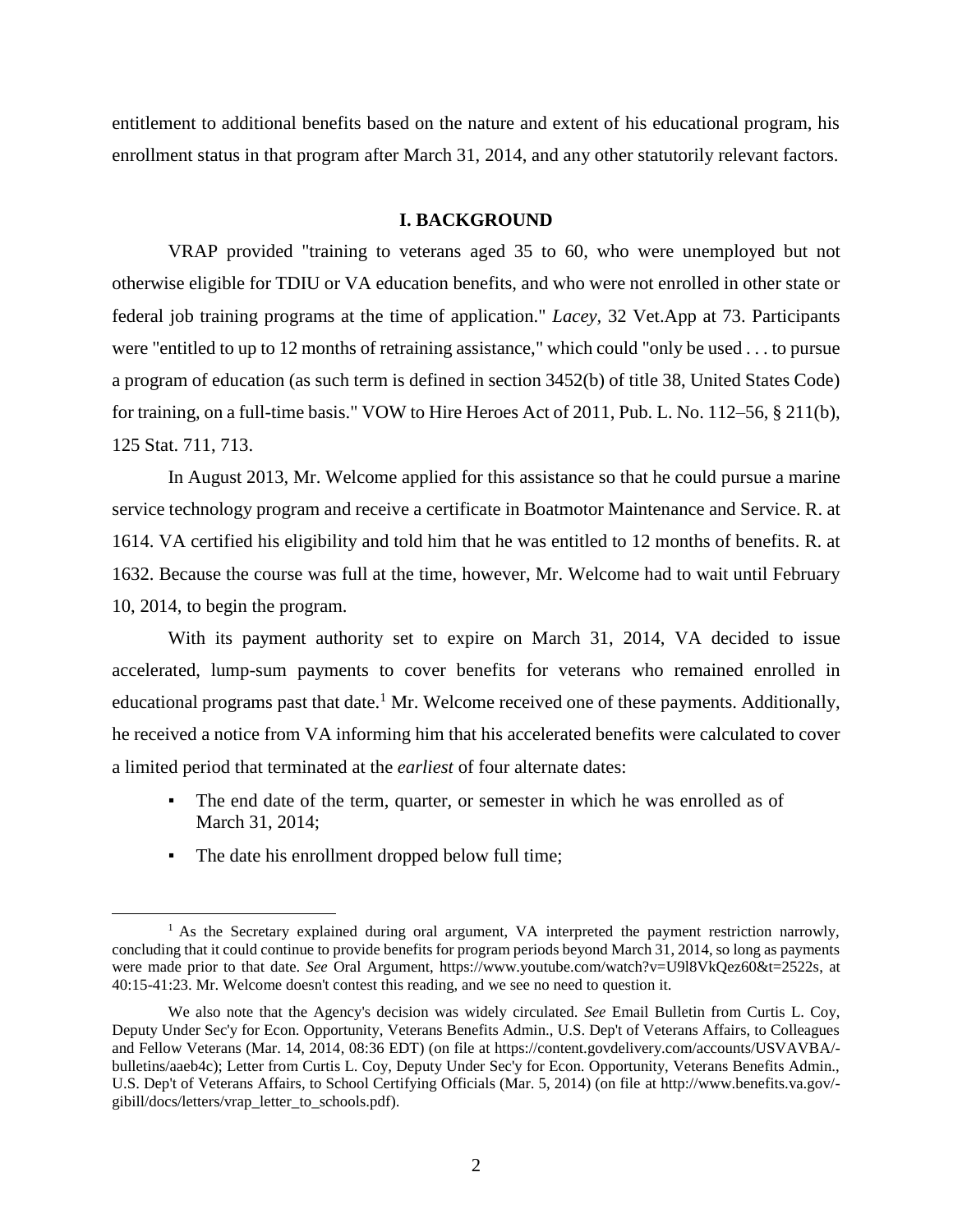▪ June 30, 2014; or

▪ The date on which he exhausted his 12 months of entitlement under VRAP.

R. at 1640.

Ultimately, VA paid Mr. Welcome benefits to the end of his term, which was May 30, 2014. He consequently received benefits for only 2 months of his remaining 10 months and 9 days of eligibility.

Mr. Welcome challenged that decision before the Board, arguing that he was entitled to the full 12 months of benefits. If he could be paid in advance for 2 months, he asked, why could he not be paid for the entire 10 months and 9 days of his remaining eligibility?

In a succinct August 2018 decision, the Board never acknowledged that VA issued Mr. Welcome a lump sum payment for his enrollment period after March 2014, but merely noted that the law did not provide for any extension of VRAP benefits as there was simply "no legal basis to find him eligible for VRAP payments beyond March 31, 2014." R. at 5. In so ruling, the Board neither discussed nor provided any rationale for how VA arrived at the four "earliest of" alternatives upon which it based its payment obligations to Mr. Welcome.

Mr. Welcome appealed to this Court.

#### **II. ANALYSIS**

We analyze whether VA's decision to limit Mr. Welcome's benefits to the end of the term constituted a reasonable interpretation of VRAP's statute—or, whether the statute required VA to award a sum that corresponded to the full extent of his eligibility. We evaluate challenges to an agency's interpretation of a statute that it administers via the two-step framework outlined in *Chevron, U.S.A., Inc., v. Natural Resources Defense Council, Inc.*, 467 U.S. 837 (1984). At step one, we ask whether Congress has directly spoken to the precise question at issue. If the intent of Congress is clear, that is the end of the matter as the Court "must give effect to the unambiguously expressed intent of Congress." *Id*. at 842–43. If the statutory language is "silent or ambiguous," however, we proceed to step two and ask whether the agency's action is based on a "permissible construction of the statute." *Id.* at 843. If the agency's interpretation is based on a permissible construction, then the Court defers to it; if it is not, then the action is "arbitrary, capricious, or manifestly contrary to the statute" and thus unlawful. *Id*. at 844; *Balestra v. United States*, 803 F.3d 1363, 1368 (Fed. Cir. 2015).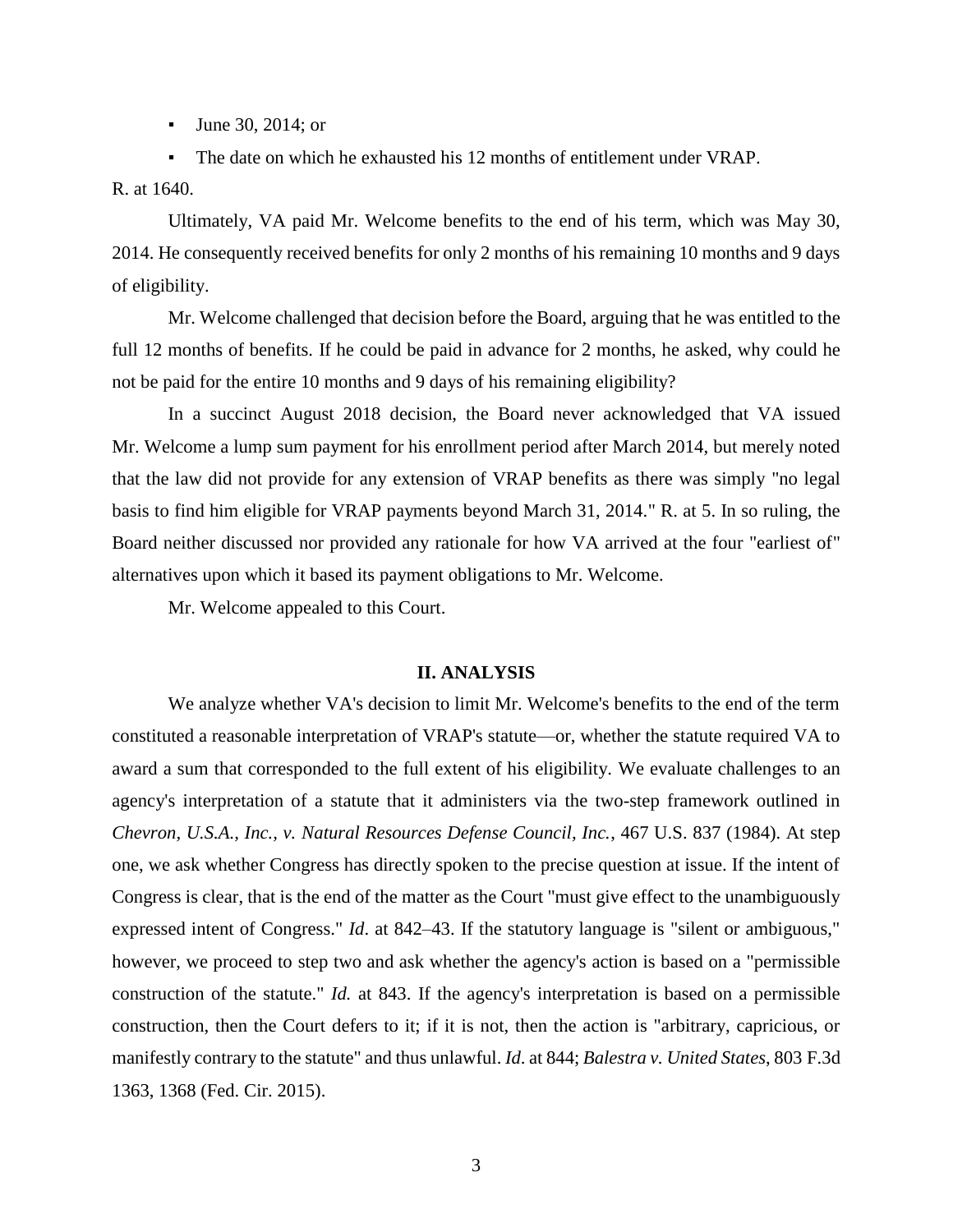We review de novo questions of statutory interpretation. *Philbrook v. Wilkie*, 32 Vet.App. 342, 346 (2020). Our "'proper starting point lies in a careful examination of the ordinary meaning and structure of the law itself. Where, as here, that examination yields a clear answer, judges must stop.'" *Genentech, Inc. v. Immunex R.I. Corp.*, 964 F.3d 1109, 1111 (Fed. Cir. 2020) (quoting *Food Mktg. Inst. v. Argus Leader Media*, 139 S. Ct. 2356, 2364 (2019)).

## A. Step One – Congress Was Clear

The text of the statute makes clear that VA was required to pay eligible veterans the full extent of their benefits. We noted in *Lacey* that Congress designed VRAP to be "limited in duration and scope." 32 Vet.App. at 74. Commencing on July 1, 2012, VRAP contained a sunset provision limiting the Secretary's authority to make payments on March 31, 2014. § 211(a), (k), 125 Stat. at 713–15. Specifically, subsection (k) of section 211 read: "TERMINATION OF AUTHORITY— The authority to make payments under this section shall terminate on March 31, 2014." *Id.* at 715.

But while the statute ended the Secretary's ability to make payments, it did not contain any language requiring veterans to use their benefits by a certain date. Instead, the statutory text reveals other "discrete, if implied, limitations." *Lacey*, 32 Vet.App. at 79. We know, for example, that benefits could only issue to veterans pursuing a program on a "full-time basis." § 211(b), 125 Stat. at 713. We also know that VA could only provide "up to 12 months of retraining assistance." *Id*. Thus, there is a clear statutory basis for VA limiting a lump sum payment to a veteran who had dropped below full-time status or whose program of education was completed in fewer than 12 months.

The statute, however, contains no language directing VA to curtail or otherwise reduce a veteran's benefits, and nothing in the text or structure suggests that Congress intended to cut benefits at the end of a veteran's term or June 30, 2014, whichever came earlier. The law does not tie the veteran's benefits to a current term of enrollment or to any specific date. On the contrary, it expressly tethers benefits to the program of education, such that participants are "entitled to up to 12 months of retraining assistance" "to pursue a program of education . . . for training, on a fulltime basis in a program approved under Chapter 36, offered by a community college or technical school, leading to an associate degree or a certificate in a high demand occupation." *Id*. On its own terms, the statute contains only these limitations to the 12-month term of benefits.

Congress's use of mandatory language is significant, noting that "each veteran who participates in the program . . . *shall* be entitled to up to 12 months of retraining assistance provided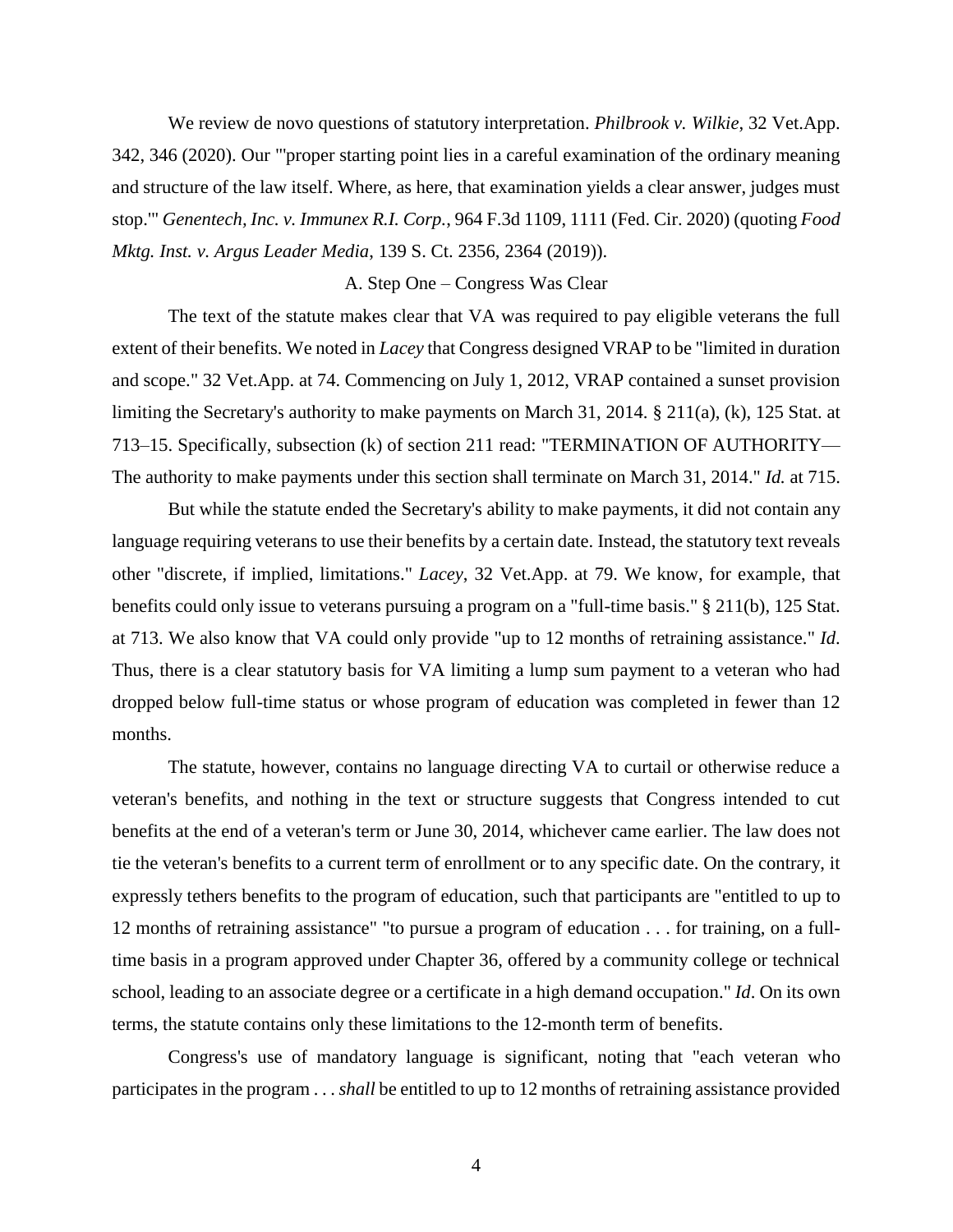by the Secretary of Veteran's Affairs." *Id.* (emphasis added). In fact, were it not for the inclusion of the phrase "up to 12 months," there could be no ambiguity as to the length of benefits to which a participant was entitled. But even with the inclusion of the "up to" phrase, there is nothing in the statutory language to suggest that the actual length of a veteran's entitlement is subject to a discretionary decision on the part of the Secretary. On the contrary, the statutory language strongly indicates that the "up to 12 months" phrase is designed to allow a measure of flexibility in the period of entitlement to match the expansive variety of programs of education a veteran can undertake—many of which may be capable of completion in fewer than 12 months. Stated differently, the "up to 12 months" language establishes that a veteran who completes a program of education in fewer than 12 months does not retain eligibility to any remaining benefits.

The statutory language thus indicates that the period of entitlement would be determined, not by the discretion of the Secretary, but by the duration and nature of the program of education a veteran pursued on a full-time basis. Section 3452(b) defines "program of education" broadly to cover a variety of program types. *Lacey*, 32 Vet.App. at 76. At its broadest, the definition reaches "any curriculum or any combination of unit course or subjects . . . generally accepted as necessary to fulfill requirements for the attainment of a predetermined and identified educational, professional, or vocational objective." 38 U.S.C. § 3452(b). And in a narrower sense, it can include programs with more than one objective "reasonably related to a single career," coursework required "as a condition to obtaining financial assistance under . . . the Small Business Act," or various tests for licenses, credentials, or admittance to higher education. *Id*.

Throughout this "expansive definition," *Lacey*, 32 Vet.App. at 79, a common denominator emerges among the authorized program types: the full "attainment of a[n] . . . objective," § 3452(b). There is a sense of completeness; that a "program of education" is the sum of its parts, not an individual component or term.

Definitions set out by statute are to be carefully followed. *Burgess v. United States*, 553 U.S. 124, 129 (2008) ("Statutory definitions control the meaning of statutory words . . . in the usual case." (quotation marks omitted)). It carries significant weight that Congress expressly linked VRAP benefits to the "program of education" chosen by the veteran, rather than smaller units such as individual classes, terms, semesters, or other components. Further, the few limiting factors in the statute were clearly articulated, such as the October 1, 2013, application deadline; the 12-month cap on benefits; and the requirement that the veteran maintain full-time enrollment in a program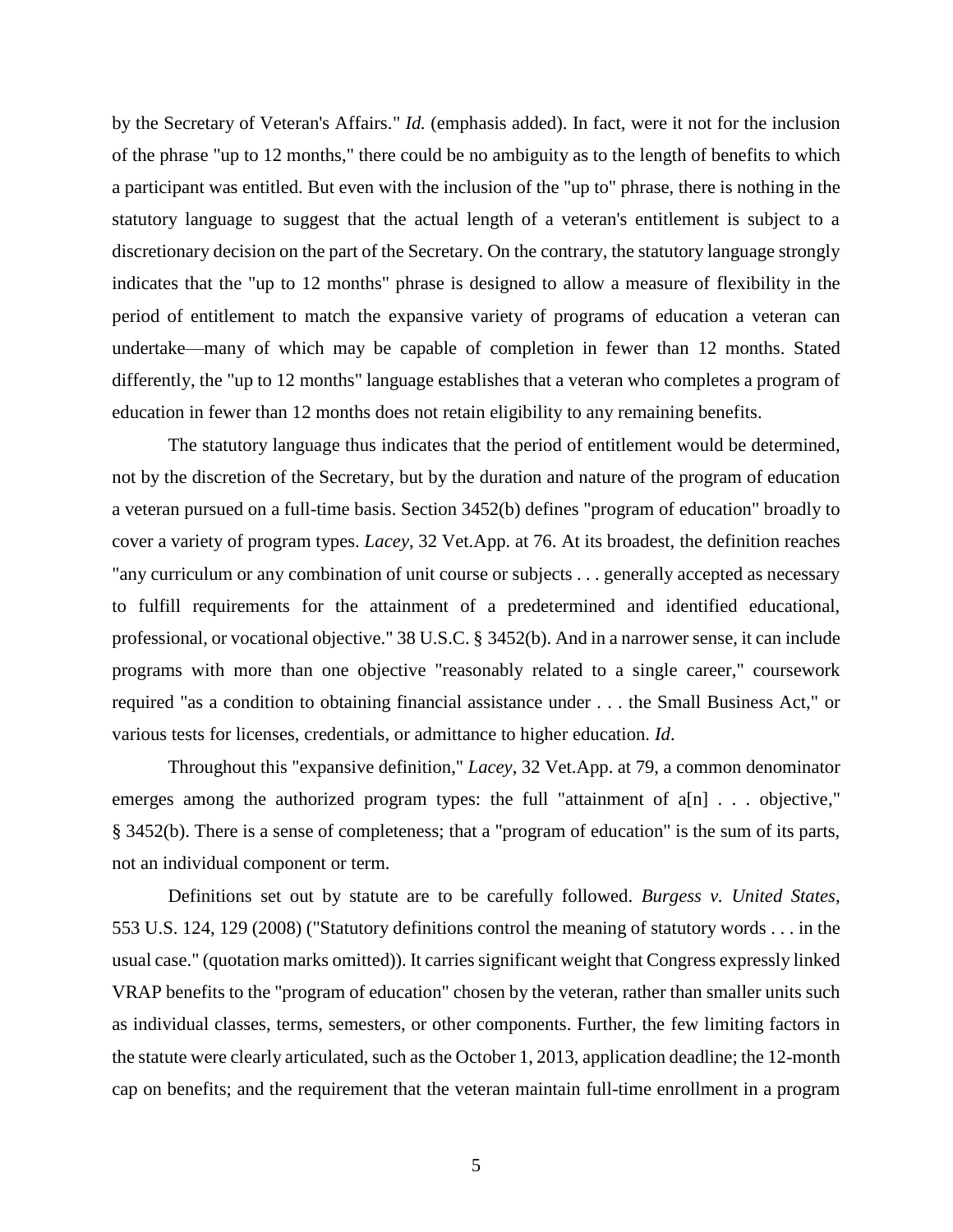approved under Chapter 36, leading to an associate degree or certificate in a high demand occupation.

In whole, the statute lacks any indication that Congress intended to allow VA discretion to grant a smaller allotment of benefits based on limitations other than those expressly listed. Instead, we read it as signaling a clear intent from Congress requiring VA to pay eligible veterans the full extent of the benefits provided for under the statute. Thus, once the Secretary chose to administer lump-sum payments to help veterans toward their objectives, he had an obligation to provide benefits in a manner consistent with the statutory criteria, subject only to the express limitations in the statute.

## B. Step Two – VA's Interpretation

Nonetheless, even if we were to regard VRAP as ambiguous as to whether Congress delegated to VA authority to limit benefits—for reasons other than those listed in the statute—to a period less than the full 12-months of eligibility, VA's proposal of the four alternative "earliest of" dates does not constitute a permissible interpretation of the statute. For this reason, VA's position does not warrant deference.<sup>2</sup>

We find nothing in the statute to support the Secretary's main argument, namely that the hard stop of June 30 was justified because Congress requested a report on VRAP's achievement of target objectives by July 1, 2014. *See* § 211(i)(1), 125 Stat. at 714–15. The Secretary contends that the report could *only* accurately reflect the number of veterans assisted through the program if there were no longer any veterans active in the program itself. It's true that, without the June 30 cutoff, veterans might still have been in the program as of July 1; but there is no reason to prevent the Secretary from tallying numbers long before July 2014 where the last veteran applied for assistance on October 1, 2013, and the last VRAP payment issued on March 31, 2014. By its own terms, the report served merely to indicate the total number of participants, degrees awarded, and "data related to the employment status" of the participants.  $\S$  211(i)(2)(B), 125 Stat. at 715. Although Congress wanted to know by July how many veterans participated, earned a degree, and gained employment, that request doesn't signal a congressional preference for data over veterans

 $\overline{a}$ 

<sup>&</sup>lt;sup>2</sup> Because VA's interpretation was not reasonable in substance, we do not consider whether VA's publication of a bulletin to explain how it interpreted its obligations under § 211(k) satisfied what's become known as "Step Zero"—the threshold requirement that an agency interpretation be of the sort that warrants *Chevron* analysis in the first instance. *See United States v. Mead Corp*., 533 U.S. 218, 229 (2001).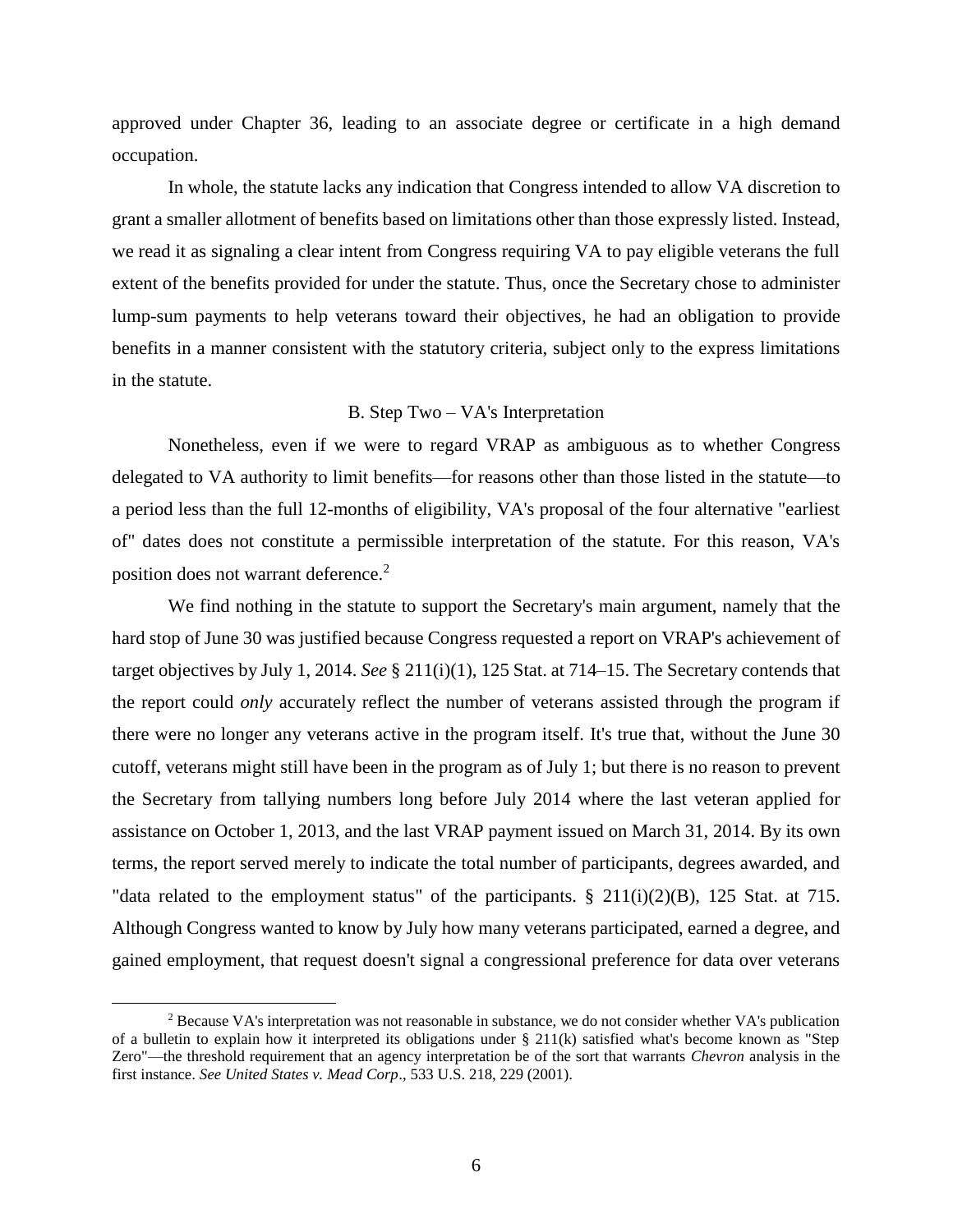with remaining entitlement. The reporting requirement thus proves a slim reed to support an inference that Congress wanted veterans who were still engaged in an educational program to quit or otherwise continue alone without assistance.

Instead, the statute's eligibility criteria reflect that VRAP was designed to provide educational benefits for older, unemployed veterans, who were not entitled to receive any other educational assistance, and who were not enrolled in a federal or state job training program. § 211(e)(1)(A-F), 125 Stat. at 713-14. To discontinue benefits for these veterans before the end of the education program designed to provide them with the training and credentials to obtain employment in high-demand occupations, simply to provide Congress with a report, runs counter to the objectives of what here is clearly a remedial statute. *See Smith v. Brown*, 35 F.3d 1516, 1525 (Fed. Cir. 1996), *superseded on other grounds by statute*, 38 U.S.C. § 7111.

As a secondary basis, the Secretary also suggests that his decision to implement the endof-term option was informed by chapter 30, which administers the Montgomery G.I. Bill program. He considers that context analogous and thus instructive because a specific provision under that chapter, 38 U.S.C. § 3014A $(c)(2)$ , authorizes accelerated payments to a narrow subset of beneficiaries but limits those payments to the end of the veteran's current term.

But section 3014A has less in common with the VRAP program than this argument suggests. That statute addresses chapter 30 beneficiaries "enrolled in an approved program of education that leads to employment in a high technology occupation in a high technology industry" and who are charged tuition and fees at a rate more than double what VA's "basic educational assistance allowance" covers. 38 U.S.C. § 3014A(b). The unique context—high-priced, techspecific degrees—is enough to strain the analogy. But more than that, in permitting lump sum payments, section 3014A does not limit the amount of benefits that veterans were otherwise entitled to. The law merely requires VA to break up accelerated payments by term instead of issuing a single payment for the entire program. *See, e.g.*, 38 U.S.C. § 3014A(e)(1) (referring to "each accelerated payment of basic educational assistance made to an individual under this section" and thus contemplating multiple accelerated payments).

What the Secretary did here was different. He issued a lump sum payment that delivered only a fraction of the benefits for which Mr. Welcome was eligible, a decision divorced from any statutory authority.